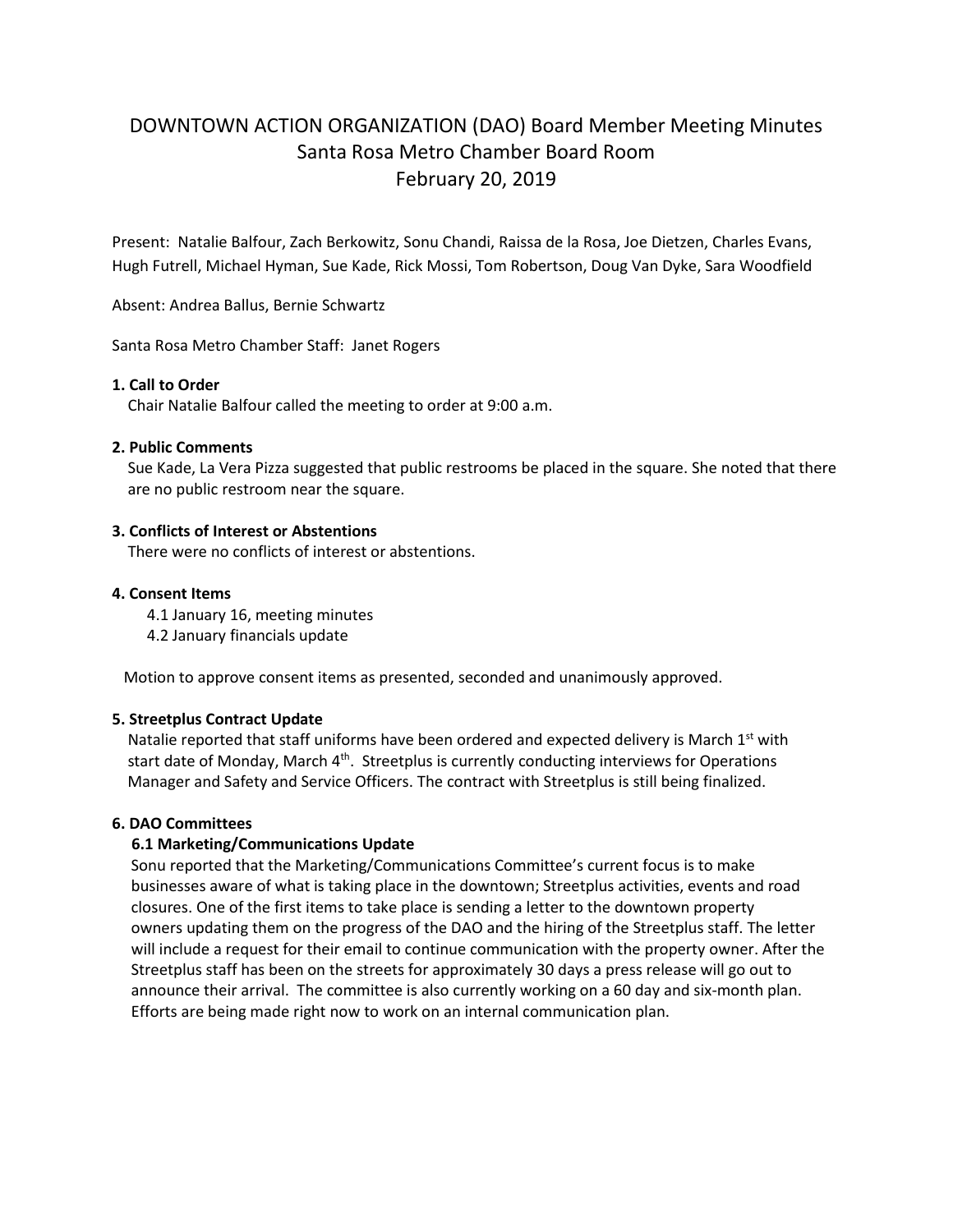## **6.2 Design and Improvement Recommendations**

Hugh provided a handout that described recommendations from the Design and Improvement Committee. The handout described the financing mechanism for each of the projects.

The recommendations are as follows:

- Install four crepe myrtle trees which were part of the original master plan
- Expedite northern art work. This is currently budgeted by Art in Public Places Committee
- Install Asawa fountain
- Clarify baseline maintenance by city
- Square upgrades
	- o Additional planting (light pole flower pots)
	- o Wayfinding signage (this would be evaluated by the Marketing & Communications Committee)
	- o Moveable large planters and related planting

Discussion- it was suggested to also consider additional lighting up and down 4<sup>th</sup> St. Also, to look at purchasing benches that are divided in the middle.

Motion to approve the recommendations from the Design and Improvement Committee as presented and authorize up to 60k for these improvements. seconded and unanimously approved.

## **7. Parking Rate Changes**

The Executive Committee has concerns about the new proposal that was presented by the Parking Department at the February Downtown Subcommittee meeting. The proposal recommends raising the parking meters from \$1.50 to \$1.75 per hour as well as changing zones in the downtown from "value" to "premium" rate areas. Included in the recommendations is to decrease the cost of parking in some of the garages. It was suggested that an evaluation of the parking budget be reviewed from top to bottom. Hugh reminded the board that the topic for today was only to discuss the proposal from parking and that the decision on the review be delayed. A motion was made to:

- There be no increase in premiums rates from \$150-\$1.75 per hour at this time
- That certain non-premium rates be rolled back, and free parking on Sunday's and holidays in the garages
- Metered parking only enforced until 6pm

It was recommended that a petition be created to gather signatures in support of the DAO parking recommendations. It was also suggested that meetings be set up with council to make them aware of the recommendation coming forth. Tom Robertson offered to work with Sue Kade to create the petition to inform the downtown businesses of the situation and work with the city to schedule councilmember meetings. The parking proposal is currently set for the March 12 council meeting. It is important that the Board attend as well as members of the downtown community.

 If the Council is not willing to approve the recommendation, we ask that action be delayed giving downtown stakeholders additional time to gather data and do a financial analysis of the Parking Department's proposal.

Motion was approved as presented, seconded and unanimously approved.